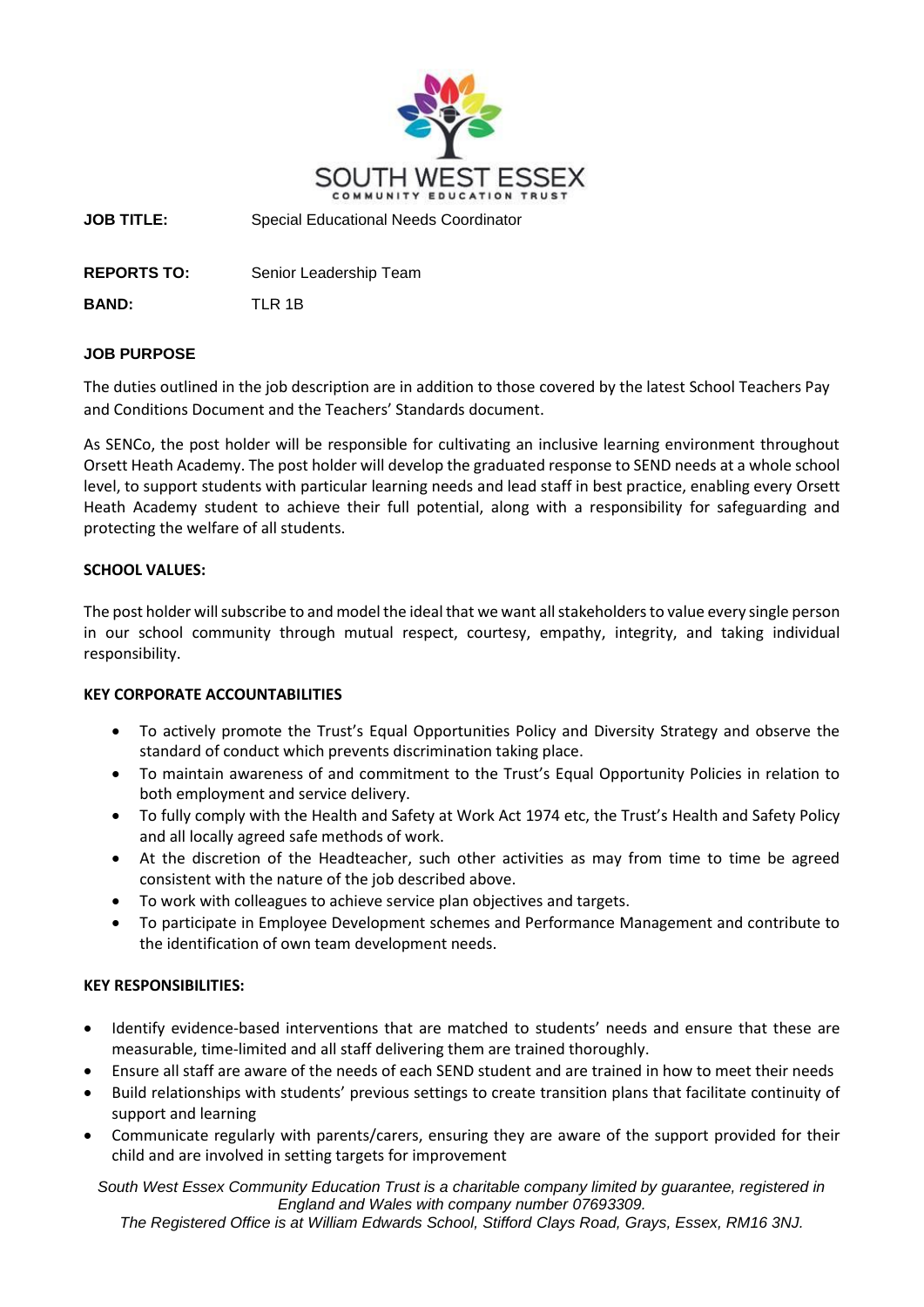

- Liaise with and support the designated teacher where a looked after/previously looked after student has SEND
- Feed into the annual School Development Plan and contribute to School Evaluation as needed
- Analyse progress data for SEND students and share/present this information when required
- To keep up to date with and respond actively to national, regional and local developments in inclusive teaching and teaching practice methodology.
- To actively monitor and respond to SEND curriculum development and initiatives at national, regional and local levels
- Work with the Senior Leadership Team to ensure that the school meets its responsibilities under the Equality Act with regard to reasonable adjustments and access arrangements, including consultations on SEND admissions

# **LINE MANAGEMENT/MANAGEMENT OF RESOURCES:**

- Line manage the SEND Team and participate in the staff recruitment processes and future growth of the team.
- To act as an expert in SEND, providing support and advice to the Senior Leadership Team and other staff. To ensure that knowledge about the Code of Practice and teaching and learning strategies for SEND students is up to date.
- To ensure the effective efficient deployment of classroom support
- To participate, when appropriate, in the school's ITT programme
- To identify resource needs for students with SEND and to contribute to the efficient and effective use of physical resources within SEND
- To co-operate with all subjects to ensure sharing and effective use of resources to the benefit of the school and the students
- To work with colleagues and Senior Leadership to ensure that staff development needs are identified and that appropriate programmes are designed to meet the needs
- To ensure that exam entry within the department in terms of special arrangements is implemented in line with school policy and examination Board Regulations

# **TEACHING AND LEARNING RESPONSIBILITIES:**

- To undertake an appropriate programme of teaching in accordance with the duties of a standard scale teacher
- Set high expectations so that all students are inspired, motivated and challenged to reach their full potential
- Create a positive climate for learning, by explicitly teaching lesson routines and applying behaviour systems consistently and fairly
- To make suggestions to departments regarding the development of appropriate syllabuses, resources, Schemes of Work, feedback policies, assessment and teaching strategies to promote learning for SEND students.
- Plan and teach well-structured lessons which allow adequate time to embed new knowledge, understanding and skills and are responsive to students' misconceptions
- Nurture every student's intellectual curiosity, asking pertinent questions to deepen students' understanding

*South West Essex Community Education Trust is a charitable company limited by guarantee, registered in England and Wales with company number 07693309.* 

*The Registered Office is at William Edwards School, Stifford Clays Road, Grays, Essex, RM16 3NJ.*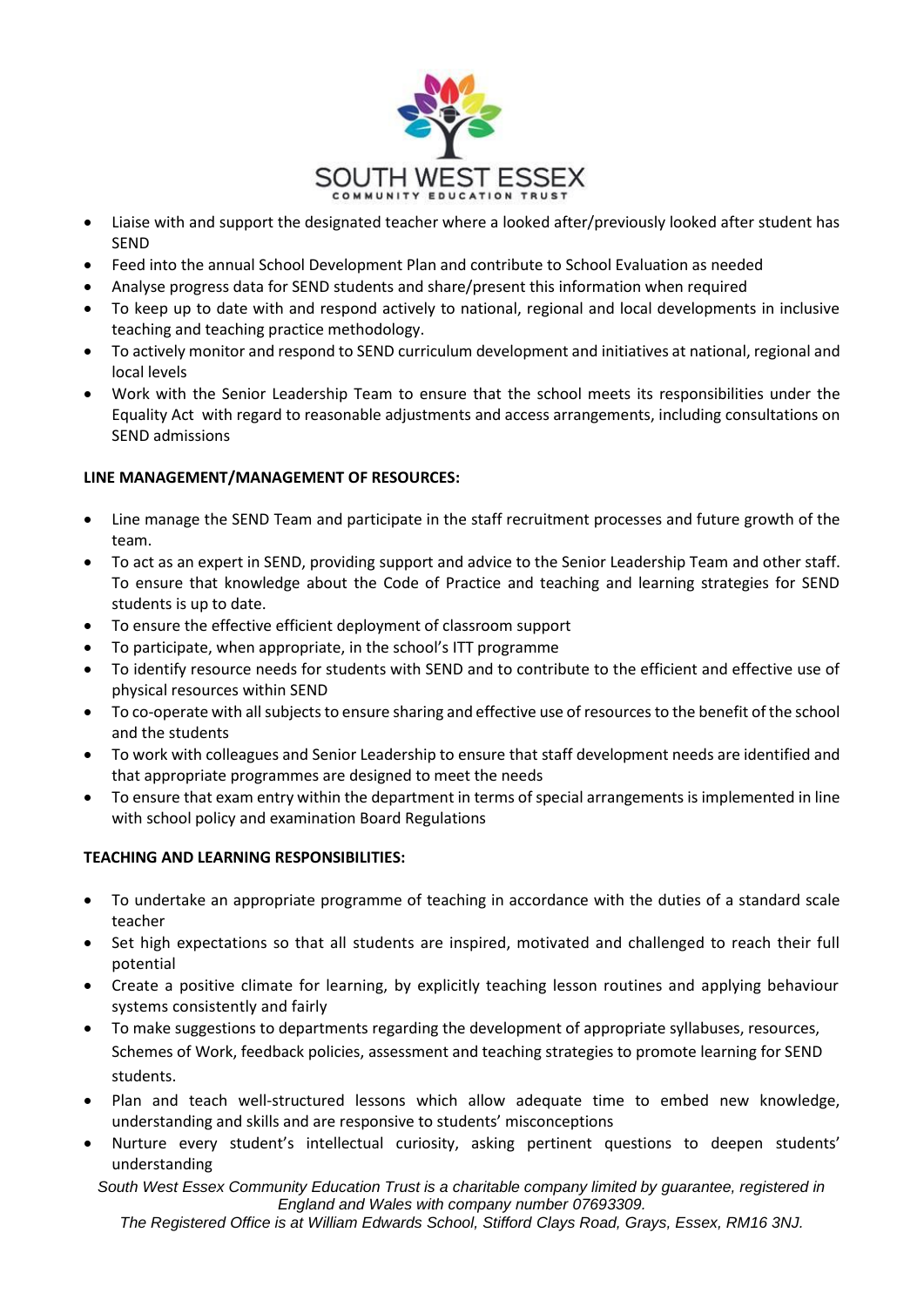

- Systematically check students' understanding and act to correct any misconceptions
- Provide students with feedback aimed at moving their learning forward
- Review and reflect on each assessment to identify gaps in student learning and take steps to address them.
- To ensure that the department contributes to the development of literacy and numeracy across the curriculum
- To lead on relevant CPD as appropriate.
- To effectively manage and deploy teaching / support staff, financial and physical resources within the department to support designated programmes of study.
- To collect and interpret specialist assessment data gathered on students and use to inform practice

# **CULTURE AND ETHOS:**

- Ensure that SEND staff implement school systems consistently and do so in a kind, supportive and respectful manner
- Develop strong partnerships and ensure regular communication with parents/carers and wider stakeholders
- Complete duties around the school, modelling best practice for all staff

#### **MANAGEMENT OF INFORMATION:**

- To ensure the maintenance of accurate and up-to-date information concerning SEND on the relevant management information systems
- To analyse and evaluate performance data for SEND students
- To help to produce reports within the quality assurance cycle when required
- Production of reports on examination performance, including the use of value-added data for SEND students
- To assist in the identification of access arrangements/ exam entries for students with SEND

#### **GENERAL INFORMATION:**

The duties and responsibilities in this job description are not restrictive and the post-holder may be required to undertake any other duties that may be required from time-to-time. Any such duties should not, however, substantially change the general character of the post.

#### *This organisation is committed to safeguarding and promoting the welfare of children and young people and expects all staff and volunteers to share this commitment.*

I confirm that I have read and understood, and that I accept, the above job description:

Signature : ……………………… Date: ……………… Name in full ………………..

*South West Essex Community Education Trust is a charitable company limited by guarantee, registered in England and Wales with company number 07693309. The Registered Office is at William Edwards School, Stifford Clays Road, Grays, Essex, RM16 3NJ.*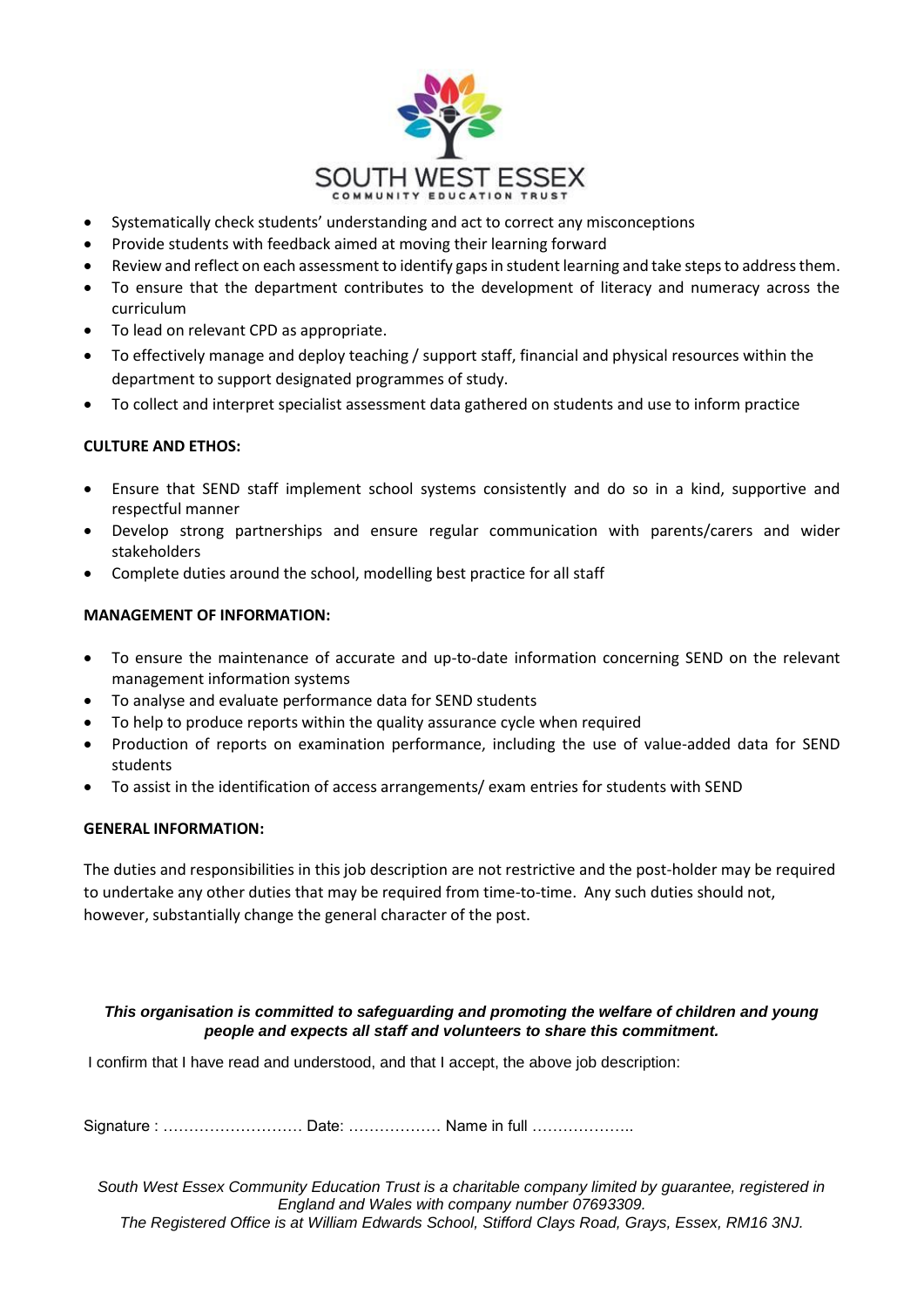

| <b>Qualifications &amp; Experience</b> | <b>Qualified Secondary Teacher Status</b>                                                  |
|----------------------------------------|--------------------------------------------------------------------------------------------|
|                                        | A relevant degree (or equivalent)                                                          |
|                                        | NASENCO (achieved or working towards)<br>$\bullet$                                         |
|                                        | Evidence of recent and relevant professional                                               |
|                                        | development                                                                                |
|                                        | Successful teaching experience working with pupils                                         |
|                                        | from a range of socio-economic backgrounds and with                                        |
|                                        | a variety of learning needs                                                                |
|                                        | Experience of teaching at KS3 & KS4.<br>$\bullet$                                          |
| <b>Communication</b>                   | Ability to use clear language to communicate<br>$\bullet$                                  |
|                                        | information unambiguously                                                                  |
|                                        | Ability to listen effectively                                                              |
|                                        | Overcome communication barriers with children and                                          |
|                                        | adults                                                                                     |
|                                        | Establishing effective partnerships with parents/carers                                    |
|                                        | Excellent interpersonal and communication skills at all                                    |
|                                        | levels                                                                                     |
|                                        | The ability to demonstrate a positive attitude and to                                      |
|                                        | develop and maintain positive and supportive                                               |
|                                        | relationships with children, staff, parents and                                            |
|                                        | professional teams and agencies                                                            |
| <b>Working with children</b>           | Understand and implement the school's behaviour<br>$\bullet$                               |
|                                        | management policy to ensure a productive and safe                                          |
|                                        | learning environment                                                                       |
|                                        | Ability to understand and support children with<br>$\bullet$                               |
|                                        | developmental difficulty or disability                                                     |
|                                        | Ability to plan and teach well-structured lessons based<br>$\bullet$                       |
|                                        | upon accurate assessment.                                                                  |
|                                        | Understand and support the importance of physical<br>$\bullet$                             |
|                                        | and emotional wellbeing                                                                    |
|                                        | Emotional resilience in working with challenging<br>$\bullet$                              |
|                                        | behaviours and a full commitment to inclusion on all                                       |
|                                        | levels                                                                                     |
|                                        | A passion for ensuring all children and young people<br>٠                                  |
|                                        | achieve to the best of their abilities                                                     |
|                                        | The ability to provide a broad, balanced, relevant and<br>$\bullet$                        |
|                                        | creative curriculum that inspires pupils, promotes                                         |
|                                        | positive pupil attitudes and good engagement with                                          |
|                                        | learning and leads pupils in the pursuit of excellence                                     |
| <b>Working with others</b>             | Understand the role of others working in and with the<br>$\bullet$<br>school               |
|                                        |                                                                                            |
|                                        | Understand and value the role of parents and carers in<br>$\bullet$<br>supporting children |
|                                        | Ability to establish rapport and respectful and trusting                                   |
|                                        | relationships with children, their families and carers                                     |
|                                        | and other adults                                                                           |
|                                        | Know when, how and with whom to share information<br>$\bullet$                             |
|                                        | Experience of mentoring and coaching colleagues<br>$\bullet$                               |
| <b>Skills, Abilities and Knowledge</b> | Positive pupil attitudes and good engagement with                                          |
|                                        | learning and leads pupils in the pursuit of excellence                                     |
|                                        | The ability to demonstrate good subject and curriculum                                     |
|                                        | knowledge                                                                                  |

*South West Essex Community Education Trust is a charitable company limited by guarantee, registered in England and Wales with company number 07693309.* 

*The Registered Office is at William Edwards School, Stifford Clays Road, Grays, Essex, RM16 3NJ.*